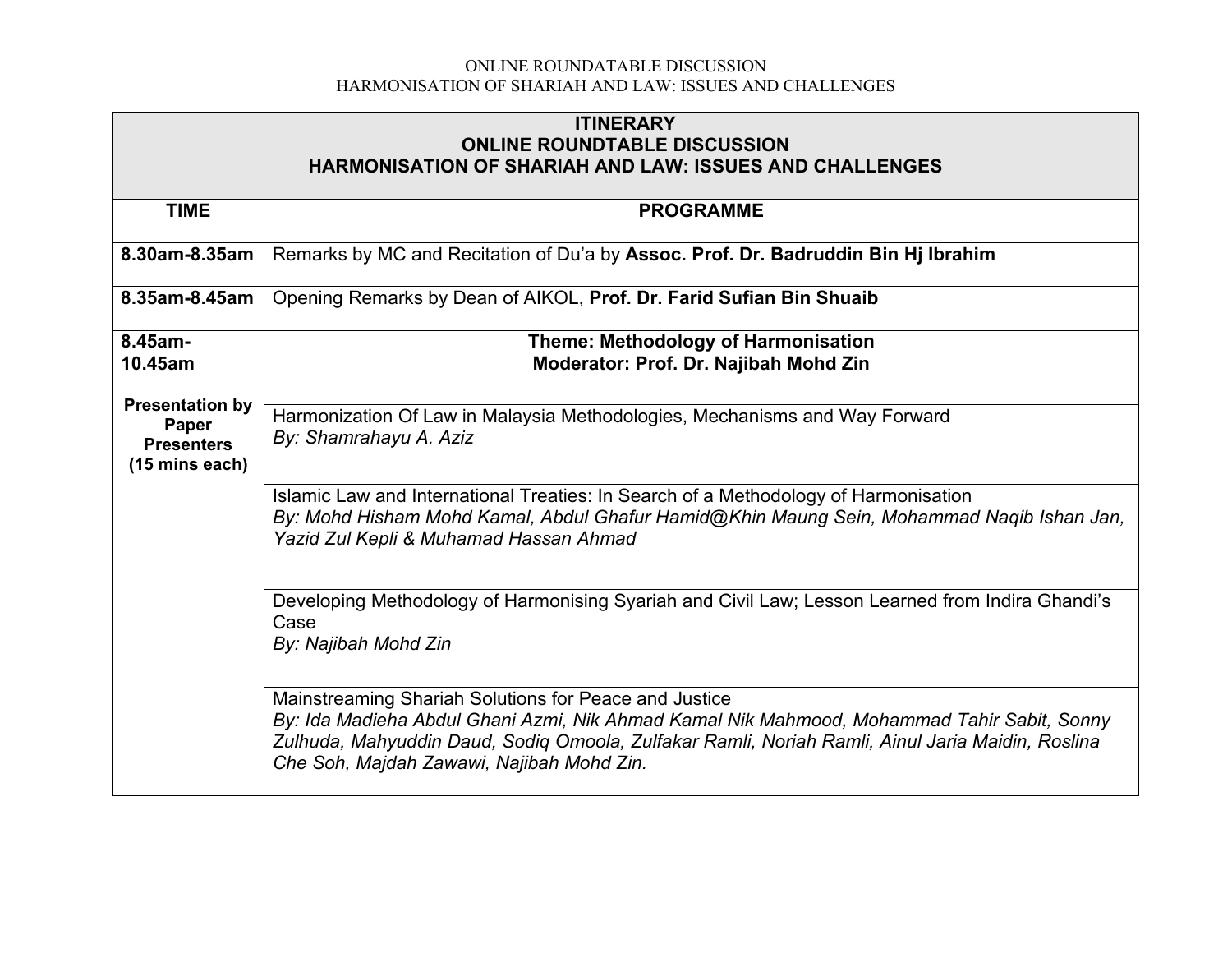$\blacksquare$ 

|                                                                             | The Concept of Wasatiyyah and Civil Law<br>By: Umar A. Oseni, Zuhairah Ariff Abd Ghadas, Mohammad Naqib Ishan Jan, Najibah Mohd Zin,<br>Nasaruddin Abd Rahman                           |                                                                                      |                                                                                                           |  |  |
|-----------------------------------------------------------------------------|-----------------------------------------------------------------------------------------------------------------------------------------------------------------------------------------|--------------------------------------------------------------------------------------|-----------------------------------------------------------------------------------------------------------|--|--|
|                                                                             | The Concept Of Wasatiyyah Under Islamic Law Perspective: An Overview                                                                                                                    |                                                                                      |                                                                                                           |  |  |
|                                                                             | By: Badruddin Hj Ibrahim, Azizah Mohd, Nasimah Husin, Majdah Zawawi, Mohd Hisham Mohd Kamal,<br>Hamid Jusoh, Mahamad Arifin, Mohd Deen Mohd Napiah, Mohd Naim Omar, Shamrahayu Abd Aziz |                                                                                      |                                                                                                           |  |  |
| 11am-1.00pm<br>(Parallel                                                    | Theme:<br><b>Criminal Law</b>                                                                                                                                                           | Theme:<br><b>Property Law</b>                                                        | Theme:<br><b>Miscellaneous</b>                                                                            |  |  |
| Session)<br><b>Presentation</b><br>by Paper<br>Presenters (15<br>mins each) | <b>Moderator:</b><br>Assoc. Prof. Dr.                                                                                                                                                   | <b>Moderator:</b><br>Prof. Dr. Ainul Jaria Maidin                                    | <b>Moderator:</b><br>Assoc. Prof. Dr. Badruddin Bin                                                       |  |  |
|                                                                             | <b>Zulfakar bin Ramlee</b>                                                                                                                                                              |                                                                                      | Hj Ibrahim                                                                                                |  |  |
|                                                                             | <b>Negotiating Criminal</b><br><b>Disputes: The Laws And</b><br>Implications On The                                                                                                     | <b>Issues On Legitimacy And Adoption In</b><br>Muslims' Inheritance In West Malaysia | Islamic Institutions In Malaysia:<br><b>Between Traditional Roots And</b><br><b>Modern Challenges</b>     |  |  |
|                                                                             | Accused                                                                                                                                                                                 | By: Wan Noraini Mohd Salim, Akmal<br>Hidayah A Halim, Tajul Aris Ahmad               | By: Mohd Hisham Mohd Kamal,                                                                               |  |  |
|                                                                             | By: Norjihan Ab Aziz                                                                                                                                                                    | Bustami & Muhammad Amrullah Drs<br><b>Nasrul</b>                                     | Ramizah Wan Muhammad,<br>Shamrahayu Ab Aziz, Husna<br>Fauzi, Ghazali Jaafar & Tajul Aris<br>Ahmad Bustami |  |  |
|                                                                             | Sentencing: Limits To                                                                                                                                                                   | Harmonisation Of Islamic Principles                                                  | Contemporary Issues In                                                                                    |  |  |
|                                                                             | The Absolute Discretion<br>Of The Trial Court?                                                                                                                                          | Tenure System In West Peninsular<br><b>Malaysia: Prospect And Progress</b>           | Malaysian Medical Law:<br>Harmonising The Common Law<br><b>With Local Specificities</b>                   |  |  |
|                                                                             | By: Dato' Zainal Abidin<br>Kamarudin                                                                                                                                                    | By: Ainul Jaria Maidin                                                               | By: Puteri Nemie Jahn Kassim                                                                              |  |  |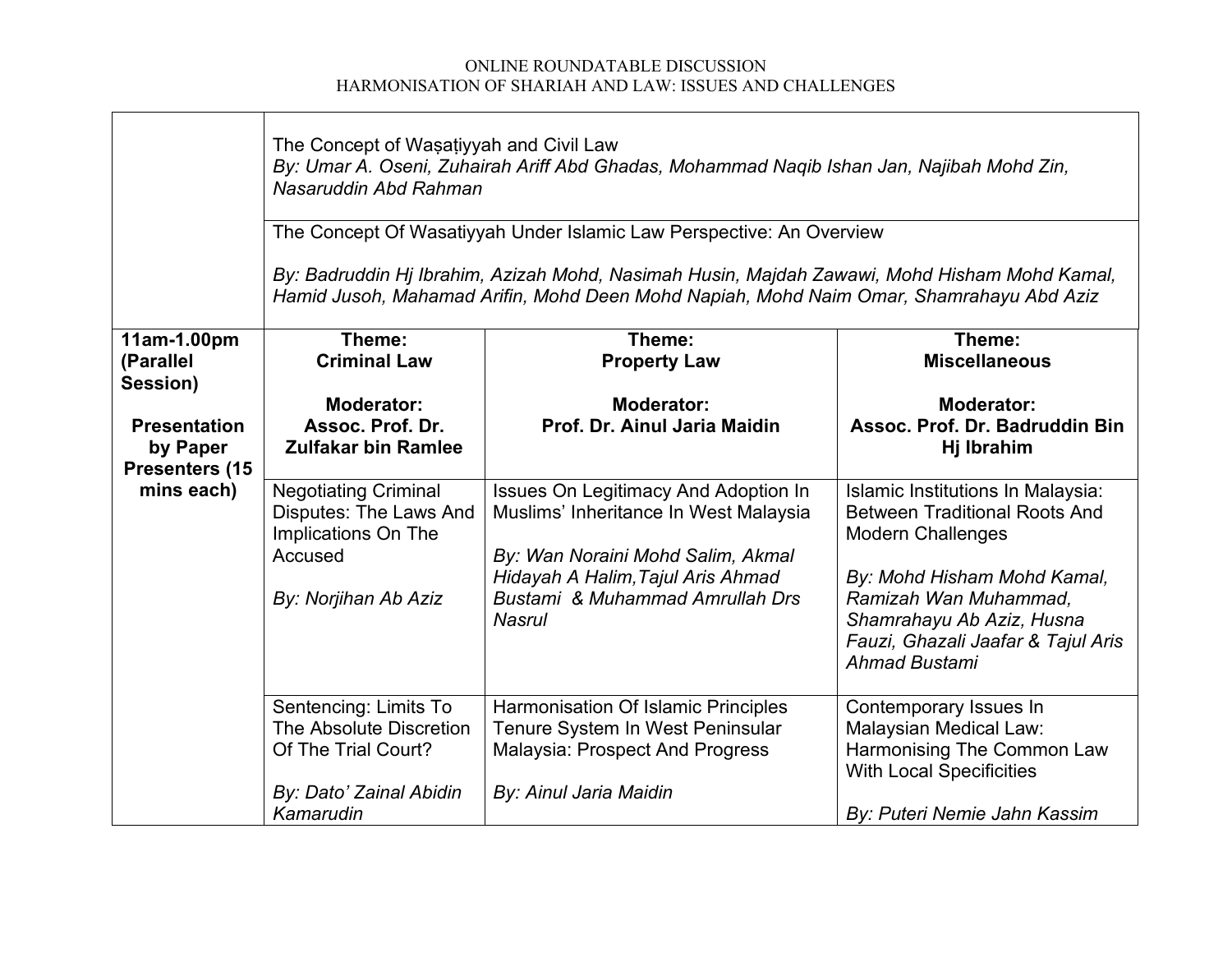|  | Break In Chain of<br><b>Evidence Custody and</b><br>Its Admissibility:<br>Harmonization of<br><b>Jurisdictions</b> | <b>Promoting Sustainable Urban</b><br>Development: Resorting to Syariah<br><b>Principles of Good Governance</b><br>By: Ainul Jaria Maidin & Sharifah<br>Zubaidah Syed Abd Kader         | The Position of The Orphaned<br><b>Of</b><br><b>Grandchildren</b><br><b>The</b><br>Predeceased Parent In Malaysia;<br>A Comparative Analysis Between<br>The Rule Of Obligatory Bequest<br>And The System Of Succession |
|--|--------------------------------------------------------------------------------------------------------------------|-----------------------------------------------------------------------------------------------------------------------------------------------------------------------------------------|------------------------------------------------------------------------------------------------------------------------------------------------------------------------------------------------------------------------|
|  | By: Mohamad Ismail Bin<br><b>Mohamad Yunus</b>                                                                     |                                                                                                                                                                                         | By Right.<br>By: Mohamad Asmadi bin<br>Abdullah                                                                                                                                                                        |
|  | An Accused's<br>Statement, A New<br>Development That<br><b>Could Easily Be</b><br><b>Misused</b>                   | Reconciling The Concept of Private<br>Lease Under Malaysian Land Law with<br>The Concept of Al-Ijarah Under the<br>Shariah in Waqf Land Development<br>By: Sharifah Zubaidah Syed Abdul | Addressing Issues in The Mental<br>Health System from The<br>Perspective of Law and Maqasid<br>Shariah<br>By: Sahida bt Safuan, Ida                                                                                    |
|  | By: Zulfakar Bin Ramlee                                                                                            | Kader, Ainul Jaria Maidin & Zati Ilham<br><b>Abdul Manaf</b>                                                                                                                            | Madieha bt Abdul Ghani Azmi                                                                                                                                                                                            |